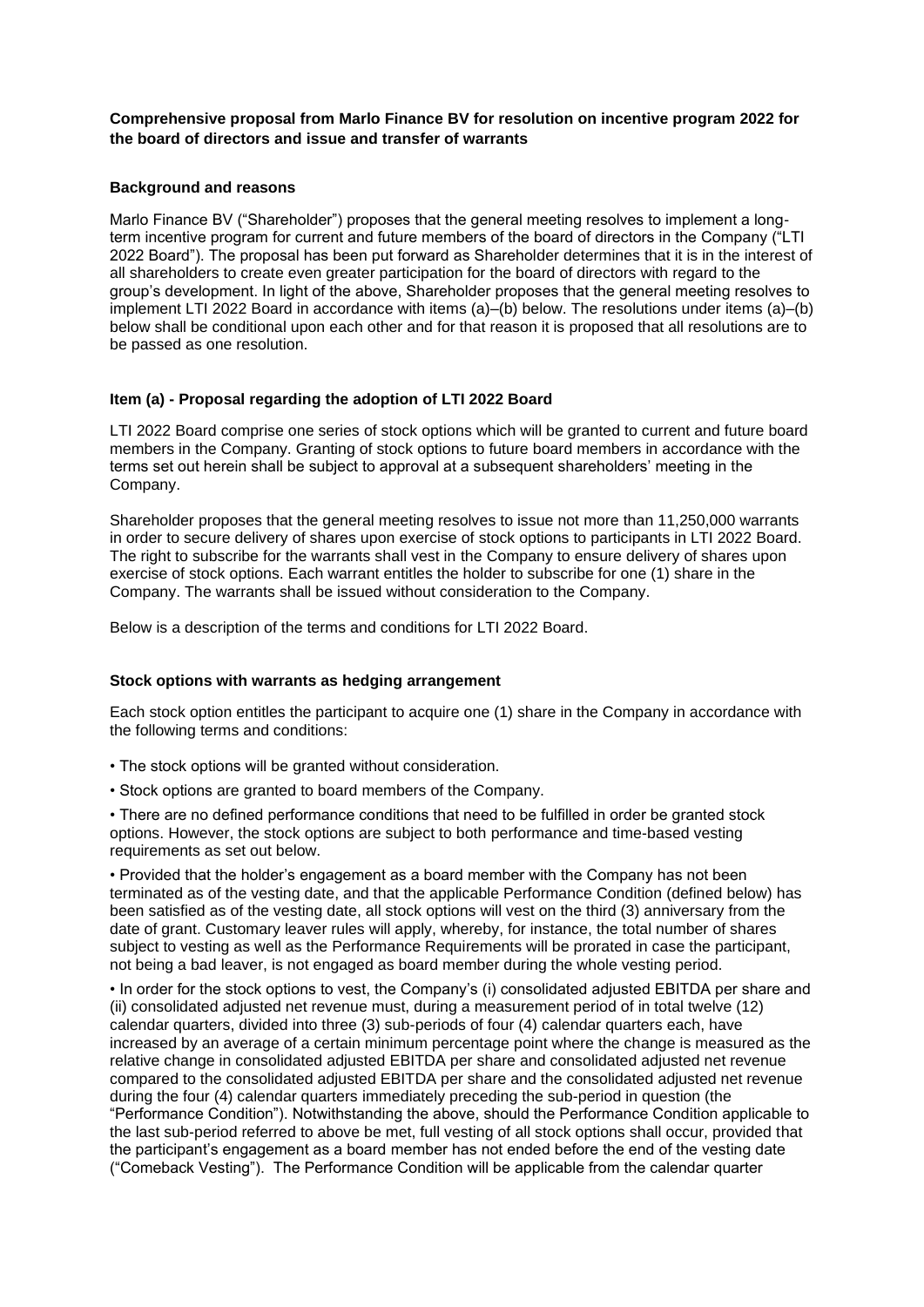ongoing at the date of grant and end on the last day of the calendar quarter immediately preceding the vesting date.

• Subject to Comeback Vesting, if the Performance Condition is not satisfied on the vesting date, the stock options will remain unvested and will immediately be deemed forfeited without consideration.

• Each stock option entitles the holder to acquire one (1) share in the Company at an exercise price corresponding to 150 per cent of the volume-weighted average price for the Company's share on Nasdaq First North during the period from and including 11 May 2022 up to and including 25 May 2022. However, the exercise price may not be less than the share's quota value (currently EUR 0.000262). Day without price quotation shall not be included in the calculation.

• Upon vesting, unless the participant's engagement as a board member ends sooner, stock options remain exercisable for a period of three (3) years and two (2) months (i.e. in total 38 months) from the date of grant.

#### **Recalculation due to split, consolidation, new share issue etc.**

The exercise price for stock options determined as set out above, shall be rounded to the nearest EUR 0.0001 whereby EUR 0.00005 shall be rounded upwards. The exercise price and the number of shares that stock option entitles to subscription of shall be recalculated in the event of a split, consolidation, new share issue etc. in accordance with customary re-calculation terms.

### **Allocation of stock options**

The following allocation principles apply to the grant of stock options to board members.

|                                                            | Maximum number of<br>stock options per<br>participant | <b>Total number of</b><br>stock options<br>within the<br>category |
|------------------------------------------------------------|-------------------------------------------------------|-------------------------------------------------------------------|
| Current board members<br>(five people)                     | 1,250,000                                             | 6,250,000                                                         |
| Potential future board<br>members (maximum<br>four people) | 1,250,000                                             | 5,000,000                                                         |
| <b>TOTAL</b>                                               |                                                       | 11,250,000                                                        |

## **Item (b) - Proposal regarding issue of warrants**

Shareholder proposes that the Company shall issue not more than 11,250,000 warrants, whereby the Company's share capital may be increased by not more than EUR 2,947.500 at full exercise of the warrants for subscription of shares.

The right to subscribe for the warrants shall, with deviation from the shareholders' preferential rights, only vest in the Company, with the right and obligation to dispose of the warrants as described further above. Each warrant entitles the holder to subscribe for one (1) share in the Company during the period from and including the date when the warrants have been registered with the Swedish Companies Registration Office (Sw. Bolagsverket) up to and including 31 March 2026, at an exercise price equal to the shares' quota value (currently EUR 0.000262). The warrants shall be issued to the Company without consideration.

In order to fulfil the commitments arising from LTI 2022 Board, Shareholder proposes that the general meeting authorizes that the Company may assign warrants to a third party, or in another way dispose over the warrants, in accordance with the above.

Detailed resolution proposal for the issue of warrants, including complete terms and conditions for the warrants, are set out in Appendix A (including sub-appendices).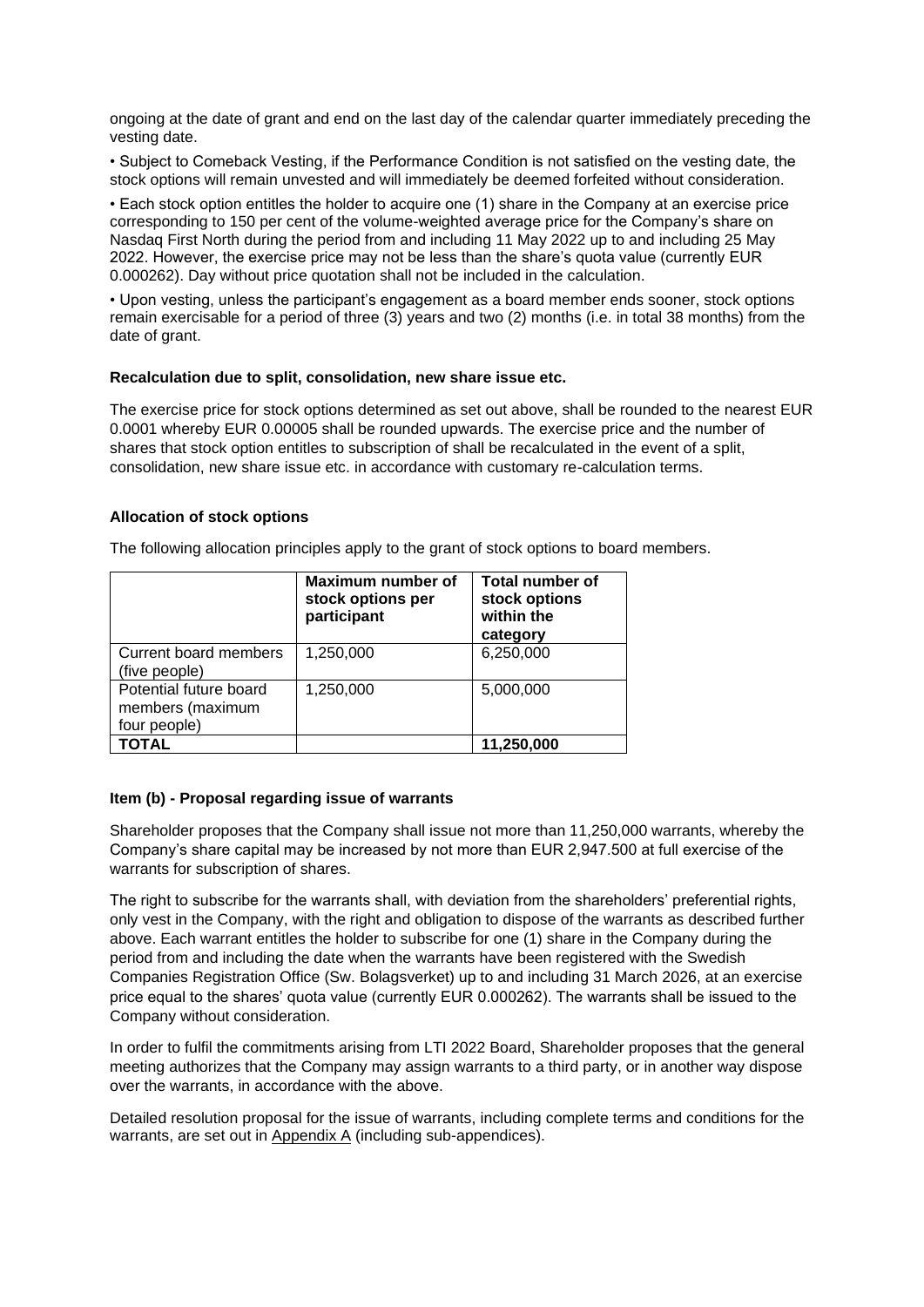# **Costs**

The stock options are expected to incur accounting costs (accounted for in accordance with the accounting standard IFRS 2) as well as social security costs during the term of the stock options. According to IFRS 2, the stock option costs shall be recorded as a personnel expense in the income statement during the vesting period. The total costs for stock options, calculated in accordance with IFRS 2, are estimated to amount to approximately EUR 0.04m during the term of the program (excluding social security costs). The estimated costs have been calculated based on, inter alia, the following assumptions: (i) a market price of the Company's share of EUR 0.022 at the time of grant, (ii) an estimated future volatility in respect of the Company's share during the term of the stock options of 40 per cent, (iii) that the maximum number of stock options encompassed by this resolution proposal are granted to participants and (iv) that all granted stock options will vest and be exercised. Social security costs, which are expected to arise primarily in connection to the exercise of stock options, are estimated to amount to approximately EUR 0.01m during the term of the program, based on inter alia the assumptions set out under items (i)–(iv) above as well as an average social security rate of 15.48 per cent and an annual increase in the market price of the Company's share of 20 per cent during the vesting period.

Other costs related to the LTI 2022 Board, including inter alia expenses related to fees to external advisors, external appraiser and administration of the incentive program, are estimated to amount to approximately EUR 15k during the term of the program.

### **Dilution**

Upon exercise of all stock options within LTI 2022 Board, up to 11,250,000 new shares (with reservation for any re-calculation) may be issued, equivalent to a maximum dilution of approximately 1.56 per cent of the shares and votes of the Company as of the day of this proposal and a maximum dilution of approximately 1.04 per cent of the shares and votes of the Company taking into account the maximum of 361,911,829 new shares that can be issued upon full exercise of 361,911,829 warrants (TO1) that the Company issued in 2021, with exercise period July / August 2022.

## **Preparation of the proposal**

This proposal in respect of LTI 2022 Board has been prepared by Shareholder in consultation with external advisers. The Company has been involved, together with external advisers, in the determination of the cost estimations for LTI 2022 Board.

#### **The reason for the deviation from the shareholders' preferential rights**

The reason for the deviation from the shareholders' preferential rights is to implement LTI 2022 Board.

## **Majority requirement**

A resolution to approve the present proposal is valid only when supported by shareholders holding not less than nine-tenths (9/10) of the votes cast as well as the shares represented at the general meeting.

## **Authorization**

It is proposed that the board of directors, or a person appointed by the board of directors, shall be authorized to make such minor adjustments to this resolution that may be required for the registration with the Swedish Companies Registration Office (Sw. Bolagsverket) and Euroclear Sweden AB.